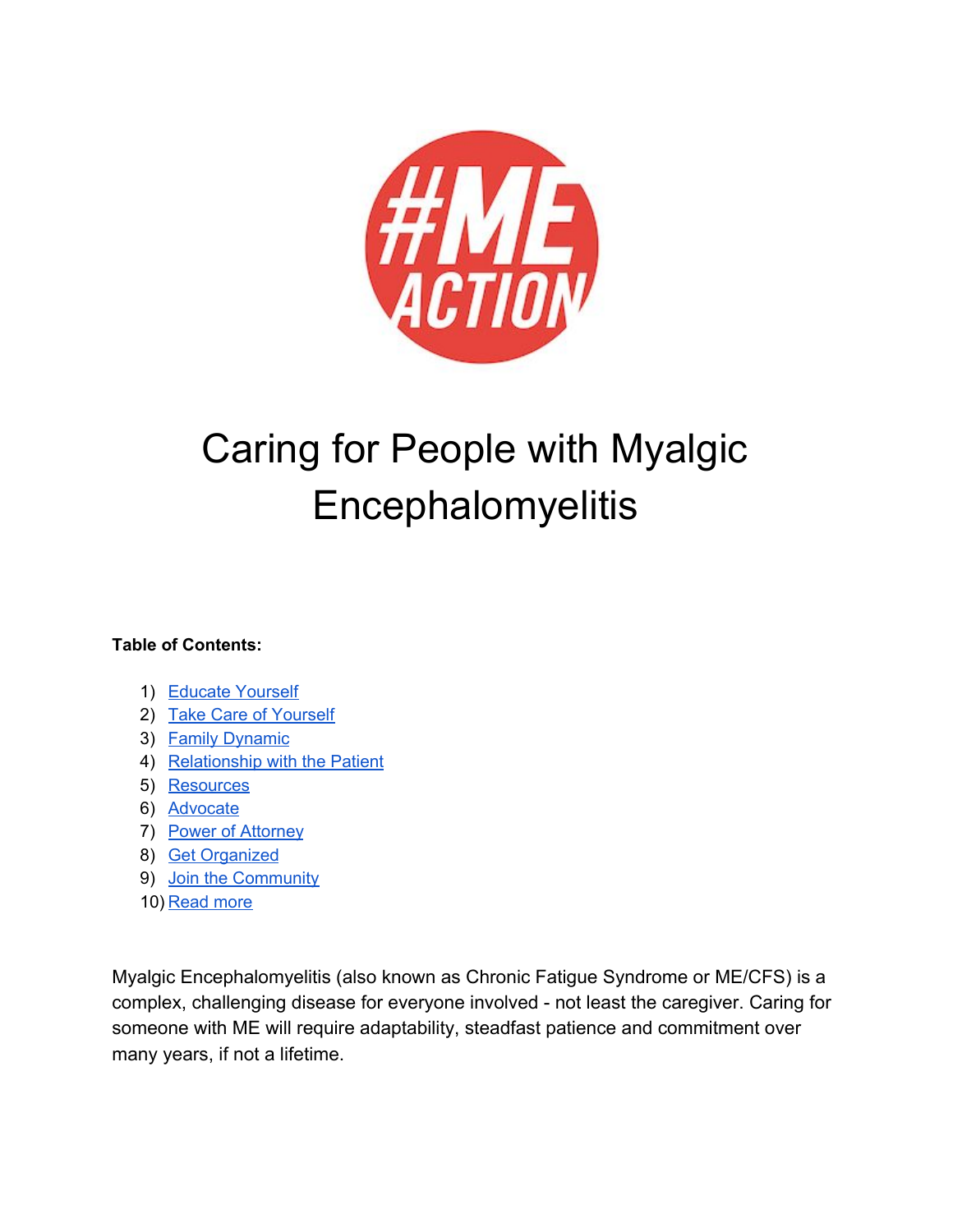#MEAction has crowdsourced this advice from caregivers who care for both adults and children with ME. Gain knowledge, perspective and skills to better equip you to navigate the long, convoluted journey of this disease.



*To contribute to this document or provide feedback, email [editor@meaction.net.](mailto:editor@meaction.net)*

1. **Educate yourself about the disease.** ME is a difficult disease to navigate since the research is still thin, and the medical community often does not understand it nor know how to treat it.

In the US, the caregiver will likely find themselves accompanying the person with ME to countless doctor appointments, and experimenting with off-label medications and supplements while finding it difficult to understand what is helping.

In the UK, patients typically see their GP who will often recommend Graded Exercise Therapy or Cognitive Behavioural Therapy. Patients have reported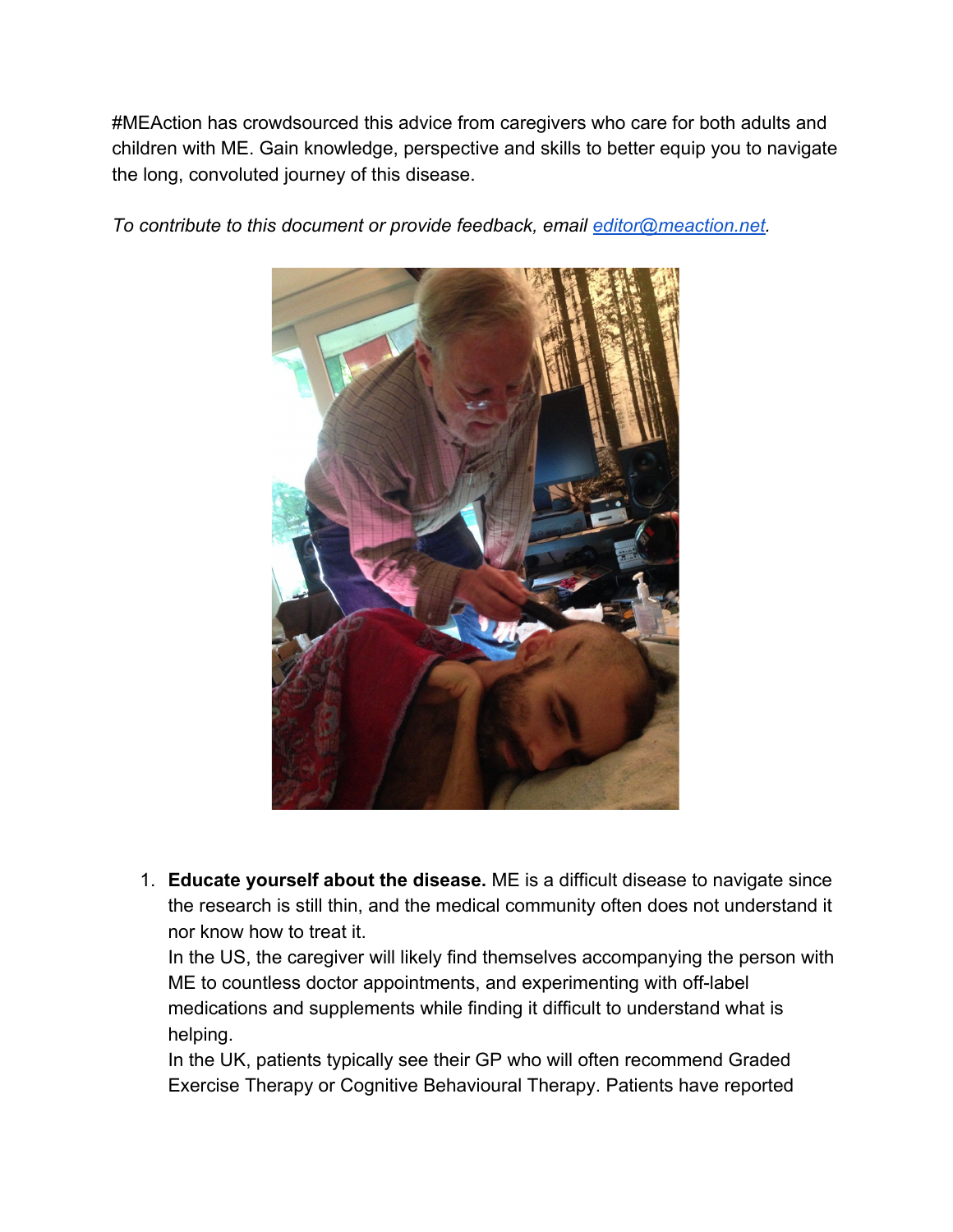being harmed irreparably by undergoing GET, and the treatment should be avoided. [Read more](https://emerge.org.au/wp-content/uploads/2018/02/PEM-GET-Primer-December-2017.pdf).

2. People with ME also find that their condition can fluctuate from hour-to-hour, day-to-day and week-to-week so what they were able to do yesterday or last week may change. Caregivers may find themselves growing frustrated by the changing, unpredictable nature of ME.

The core defining symptom of ME is post-exertional malaise meaning that the person with ME "crashes" or "collapses" after mental or physical exertion, bringing on an exacerbation of the person's cognitive and physical symptoms. The person may not recover for days or weeks. The caregiver should help their patient to stay within their energy envelope and avoid crashing by supporting the person to actively rest.

Keep in mind that caring for someone with mild or moderate ME will be a very different experience than caring for someone with severe ME, and that the person's needs may change overtime.

This [primer](http://iacfsme.org/portals/0/pdf/Primer_Post_2014_conference.pdf) by the International Association for Chronic Fatigue Syndrome and Myalgic Encephalomyelitis is a good place to begin to understand the full definition of the disease from symptoms to diagnosis. Staying abreast of the latest scientific [research](http://www.meaction.net/reports-and-fact-sheets/) is also important.

Even though there are no FDA-approved treatments available, there are many off-label treatments that patients have found helpful. Learn more about these topics on the #MEAction Patient Resources [page.](http://www.meaction.net/support/)

Unfortunately, it is difficult to find a doctor who understands or treats ME. #MEAction has crowdsourced a global directory of ME doctors on our Resources [page.](http://www.meaction.net/support/)

Other conditions often coexist with ME/CFS, and should be investigated in their own right and treated appropriately. These conditions include fibromyalgia, multiple chemical sensitivity, orthostatic intolerance, irritable bowel syndrome, irritable bladder syndrome, migraine headache, among others. Learn more at the IACFS/ME clinical guidelines, see [sections 4.6 and 5.8](http://iacfsme.org/portals/0/pdf/Primer_Post_2014_conference.pdf). For children, see the [Pediatric Primer,](https://www.dropbox.com/s/9b0cys0h65deuet/Pediatric%20Primer%20monograph%2C%2011-17-2017%20%282%29.pdf?dl=0) section 6.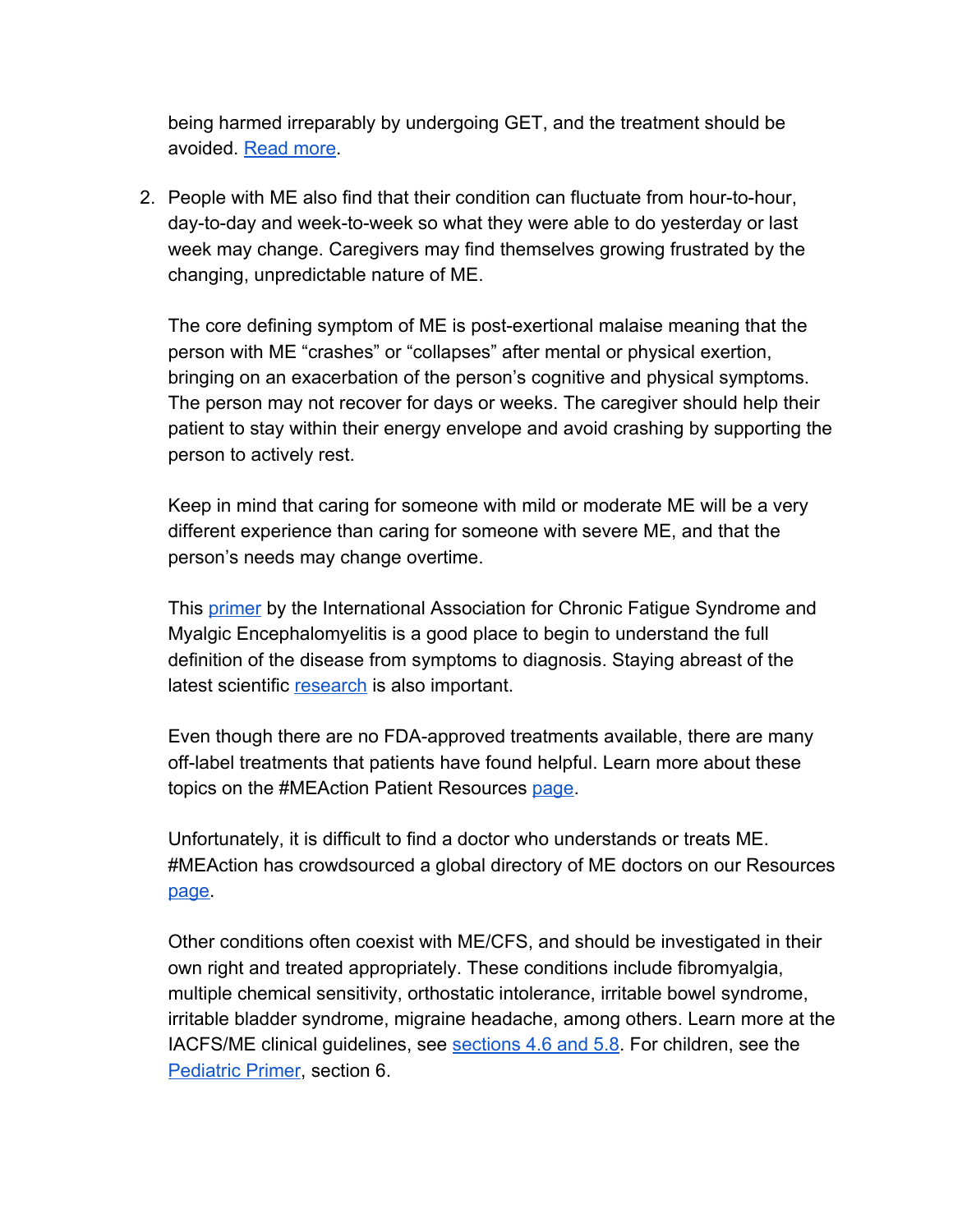<span id="page-3-0"></span>3. **Take Care of Yourself.** As a caregiver, it is important to take care of yourself even as you dedicate yourself to helping your loved one live with ME. Get plenty of sleep, eat well, exercise and spend time socializing or doing activities that make you happy apart from your caregiver role. Don't neglect your own health. Consider seeking professional help to better learn how to deal with the anger, frustration, sadness and fear that may arise, and how to communicate your feelings and needs with those around you.

Try very hard to have moments each day in which you are not thinking about your caregiving role or the disease, moments of enjoyment, joy, escape. Read a book, have coffee with a friend, take a walk. Don't let the negative overwhelm you. Take time to find peace, happiness and gratitude in the midst of the challenges.

<span id="page-3-1"></span>4. **Your family dynamic may change.** ME can have a devastating toll on the lives of people with ME and their families, including loss of careers, decreased quality of family life, social isolation, and feelings of hopelessness.

Family roles can shift. One parent may find that they have to put a career on-hold indefinitely to take care of a child with ME, and the other parent may suddenly become financially responsible for supporting the entire family. Families may have to take vacation in shifts so that there is always someone at home to take care of the person with ME. The family will find that it continually has to adjust its goals, expectations and perspective as situations change with passing years.

*"Siblings have lost their safety zone too,"* says one carer of a sick child. *"Every time my children get a cold, they think they are developing what my daughter has [who has ME]. And my daughter has asked me so many times if I think the siblings are getting ME like her. The safety zone has been altered."*

### <span id="page-3-2"></span>5. **Your relationship with the patient may change.**

Both the caregiver and person with ME will find that their worlds have changed as they learn to live with the ever-shifting reality of ME. For parents of children with ME, as the child develops into adolescence, new situations will continue to arise that will likely frustrate everyone, such as dating, learning to drive and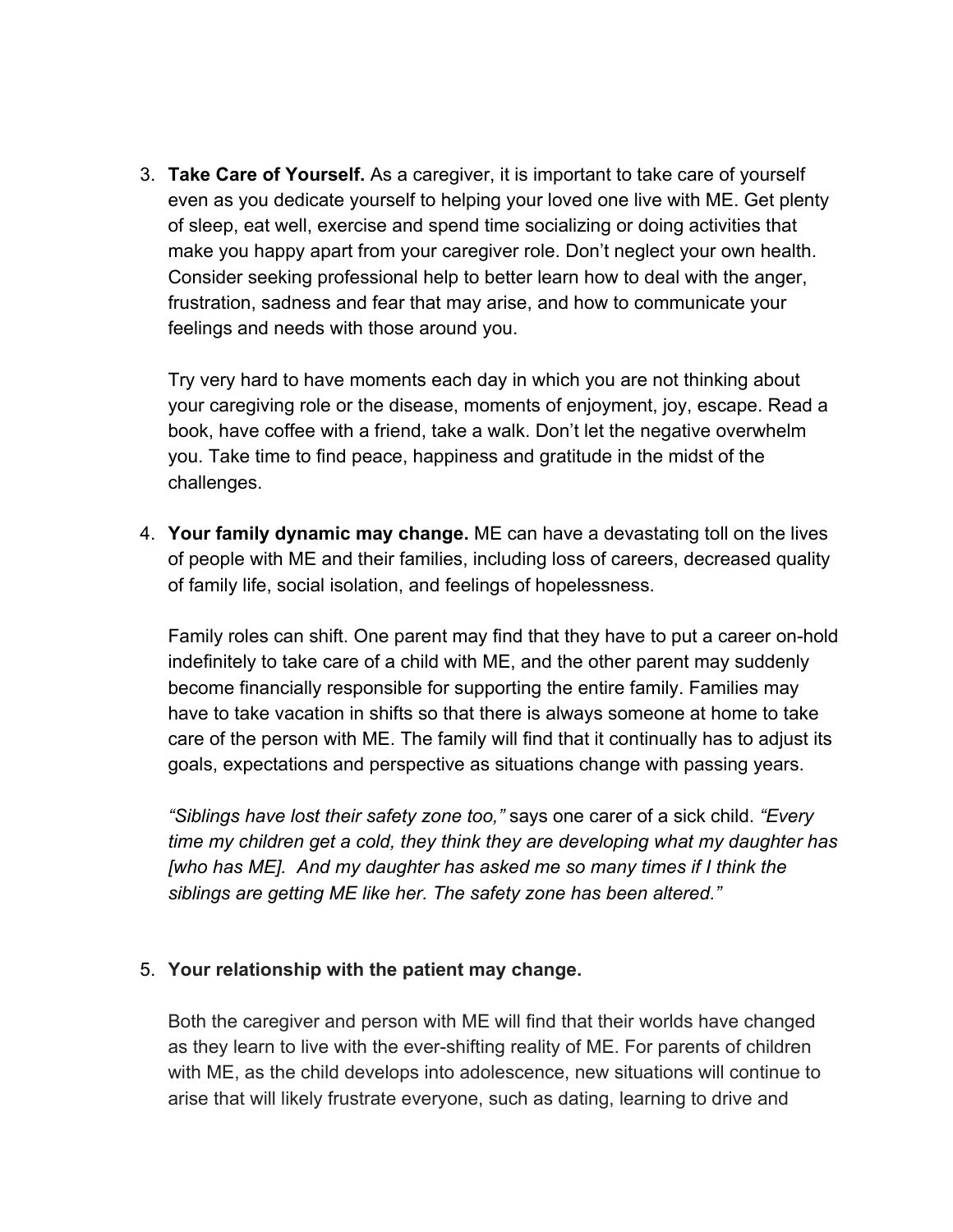keeping up with peers.

"Patients, families, caregivers have to do a balancing act between what the new "normal" is (and the changes in relationships) and not losing touch with and hopes for living a productive life," says a mother of sons with ME.

Here are tips to keep in mind for the caregiver:

- **Stay Calm.** Try to stay calm if the person with ME gets angry or frustrated and aims it at you. Reacting only exacerbates the situation and causes more stress for the patient, which contributes to crashes. Anger and frustration are totally expected when one has such a horrid debilitating disease.
- **No one is to blame.** Avoid blaming the person for their disease. And, don't blame yourself. Like any disease, ME does not happen because of something you did or failed to do.
- **Don't psychologize the disease or the person**. Recognize that there is a difference between the disease and the accompanying emotions that can arise from having any chronic illness. The fear, anxiety, anger and depression that may develop from losing function due to the disease are important to address but they are *not* the symptoms defining the disease. Remember: ME is a multi-system disease that causes dysfunction of the neurological, immune, endocrine and energy metabolism systems.
- **Their reality is not your reality.** They may not be able to tolerate chemical cleaners, perfume or certain sounds that you don't even notice. You may find this very frustrating as you attempt to help them to adapt to challenges that you cannot perceive yourself.
- **Respect their independence.** Respect the inner life and desires of your person with ME. If they are an adult, realize that they would be doing things differently if they were independent, and not how you do them. Therefore, try to enact what the patient wants without judgment, if at all possible, in order to give them some sense of independence and control over their lives. This can be hard if the person wants things done in ways that take more time, or in ways that are different than how you do things.

"This disease robs patients (and caregivers) of control so it is important to find as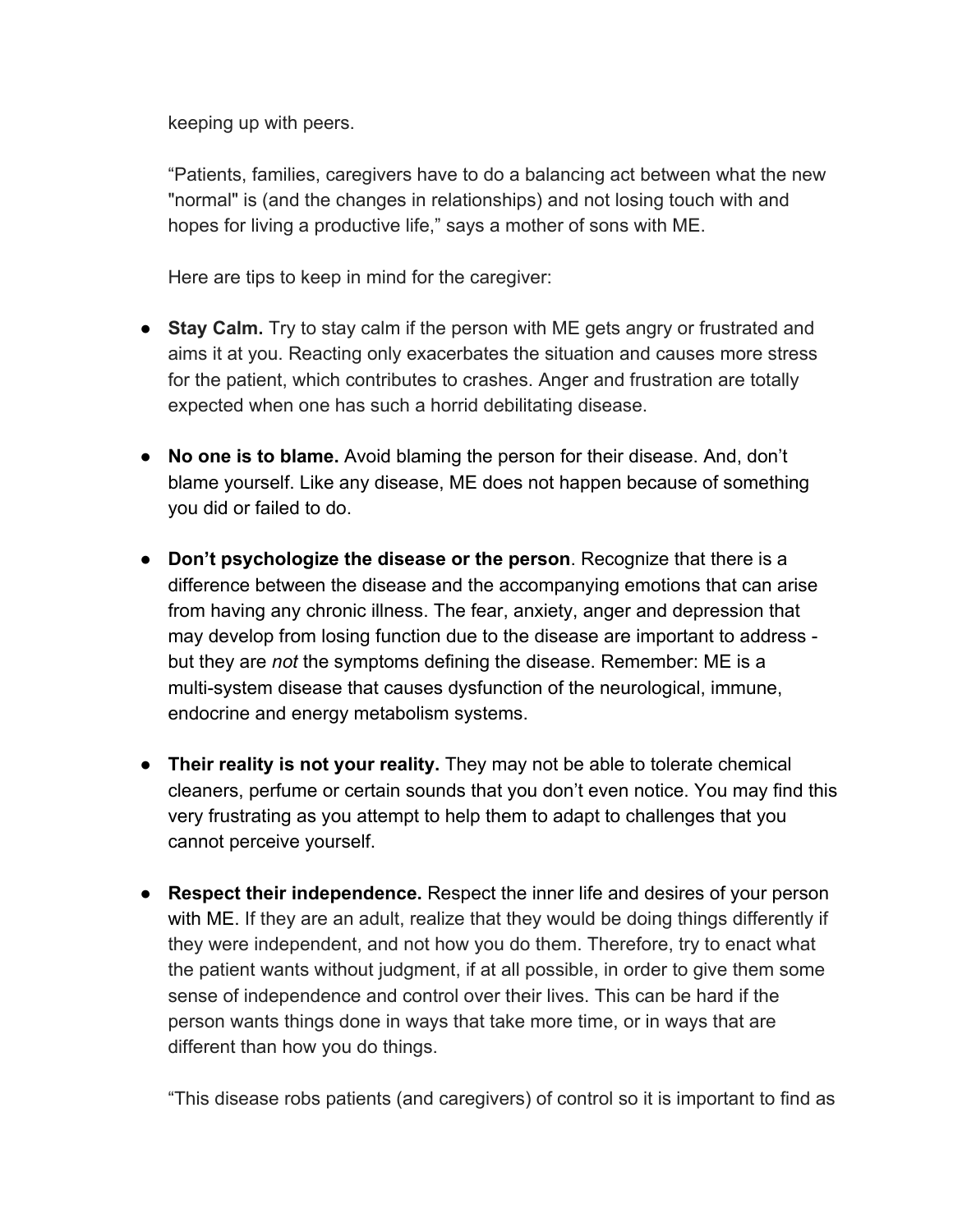many ways as possible for patients to have control where and when they can. (This also applies to caregivers and families.)" said a mother who has two sons with ME. "It is important to foster independence and provide choices wherever possible."

The person with ME may make decisions affecting their treatment and care that you don't agree with; it's important to respect the decisions they make over their own bodies.

*"My son is older but I did play a strong medical advocate role for the first few years of his disease,"* said a mother of a young adult with ME. *"Then we reached a point when he didn't want to keep trying new treatments and I still hoped there'd be something there. We worked through it but it was painful during the process. The key takeaway for carers is to stay centered on the patient's experience and reality and respect what they need, not what we as carers might hope."*

- **Not everything is related to ME.** If you are taking care of a child with ME, recognize that they still developing and may be entering a time of puberty, which is especially difficult if your child does not have many interactions with peers to help navigate the confusing changes. Your child may begin to experience fears, pains and anxieties that are related to puberty, and not to ME.
- *●* **Facilitate social experiences** as much as possible for the person with ME either in-person or online. Finding other people with chronic illnesses is also important for sharing relatable experiences.
- *●* **Facilitate moments of pleasure.** For the most severely ill, this may be difficult or impossible, but for those who are moderate, small gestures like offering their favorite foods, or taking a ride to the beach or to the park can improve their lives.
- *●* **Don't neglect necessary conversations.** In the face of such a difficult disease, you may need to have important and difficult conversations about identity, value, loss and suicide. Two men with ME share their thoughts on suicide and ME in this [testimony.](https://drive.google.com/open?id=1T6M1yGFPhZavkuZ-ocLKWswDQ16zd9z4) Jennie Spotila writes about suicide and chronic illness on her [blog](http://occupyme.net/2017/11/16/more-thoughts-on-suicide/).

"To me as a caregiver, it's about being truly present with the patient's reality, to face it squarely in the face as stark and dark as that can be," said a mother of a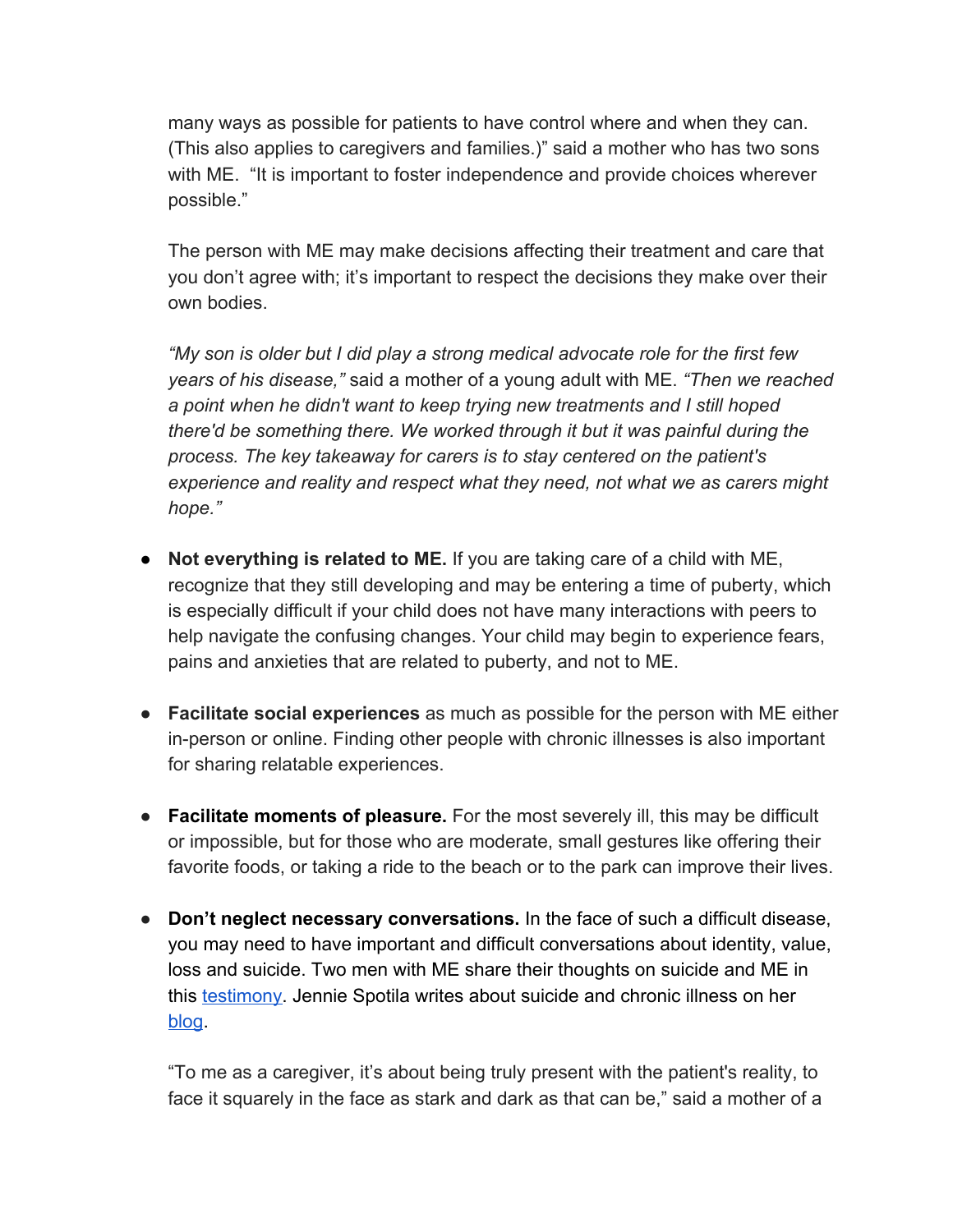young adult with ME. "If we can't do that, we can't really give them the support they need."

<span id="page-6-0"></span>6. **Find resources to help you**. Get informed about government services that may help with finances and caregiving. ME is not well understood by the medical establishment and so it may take a fight to get the services you deserve.

In the US, Social Security Disability Insurance (SSDI) is not often available for young people unless a parent is on SSDI, is deceased or receives Social Security Retirement benefits. Supplemental Security Income (SSI) is a different program that more young people would likely qualify for.

Learn more about getting on Social Security Disability Insurance in the US [here.](http://www.meaction.net/2017/04/17/the-sleepy-girl-guide-to-social-security-disability-u-s/) Get as much help with anything you can for as much as you can afford. You can't do it all. It's really hard. Find grocery delivery services, meal delivery services.

<span id="page-6-1"></span>7. **Advocate for the person with ME.** Validate their experience. ME is a contested, stigmatized disease that can generate disbelief and mistreatment from the medical community and, even, from family members and friends resulting in harm to the patient. The carer needs to be aware that these views are prevalent so that they can protect the person with ME, and also validate the patient's experience. Anger is a natural response to this situation, as is trepidation toward dealing with the medical community.

Learn about the political situation affecting ME so that you can better advocate for people with ME. Sign up for the #MEAction [newsletter](http://www.meaction.net/daily-digest/) to stay up-to-date on government policies affecting ME, and advocacy happening around the world. Learn more about issues by topic on the forums, [Phoenix Rising](http://phoenixrising.me/), or at [Science](https://www.s4me.info/index.php) [for ME](https://www.s4me.info/index.php).

*"As caregivers, we are interpreting the symptoms of our patient and relaying the message to the doctors,"* says a mother of a 12-year-old daughter with ME. *"I feel overwhelmed at times that I have misinterpreted my daughter's message and often feel the doctor is second guessing my motive. It becomes a vicious circle."*

**Trust your own Instincts:** Even as you continually seek the advice of professionals, remember that you live and work with the patient on a daily basis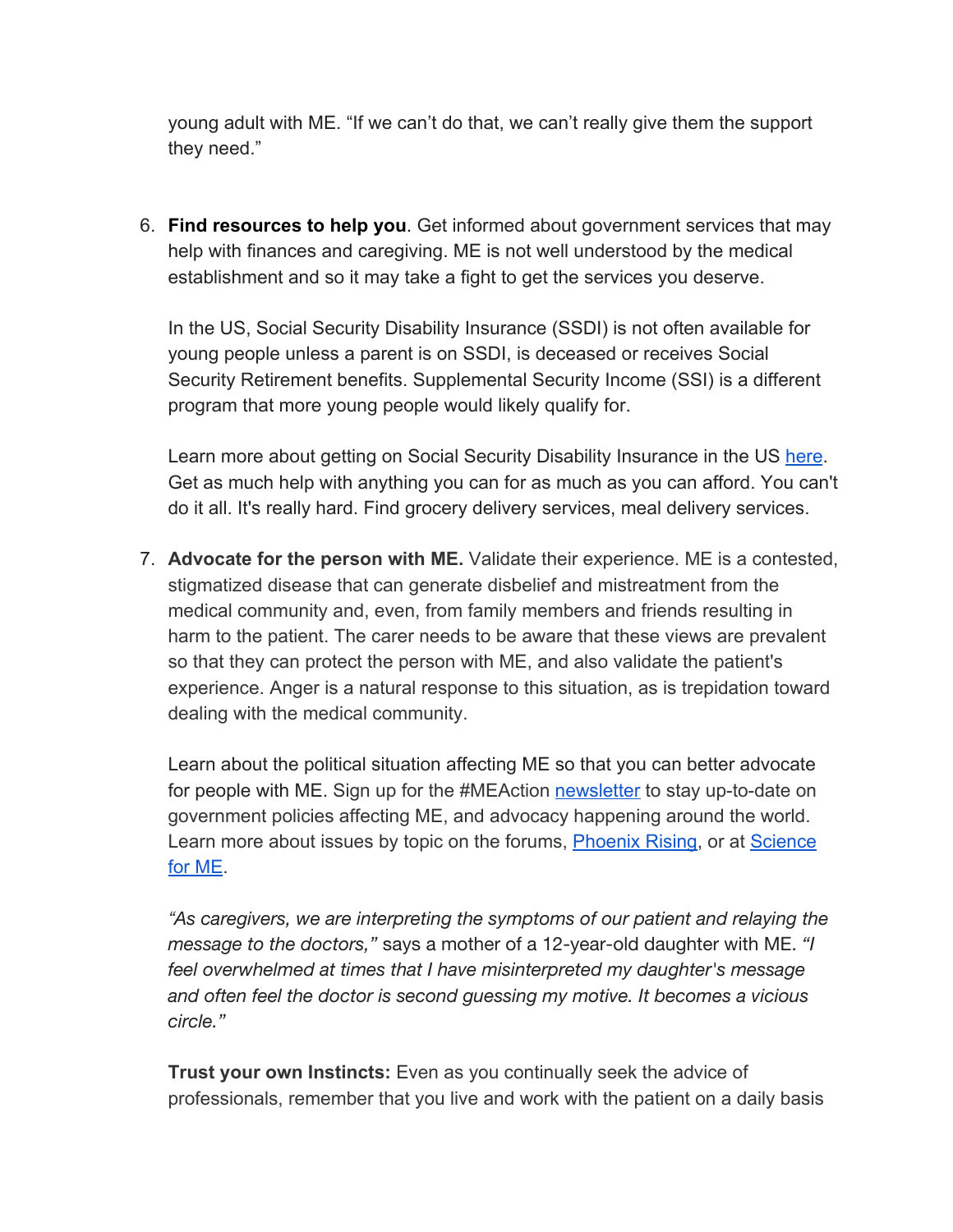and that there may be times when the clinical advice is unhelpful, and even damaging.

"Do not give your power away to social workers, nurses, doctors, anybody. You work, live with the person, you do know better and trust has to be earned," writes the [Stonebird blog.](http://stonebird.co.uk/care.html)

<span id="page-7-0"></span>8. **Power of Attorney:** Consider getting a Durable Power of Attorney for Health Care and Health Care Directive, and a regular Power of Attorney so you can talk to doctors, medicare, insurance people and pharmacies if the person with ME is unable to do so for themselves, or would prefer not to. Do this before it becomes too difficult to discuss their desires with them.

## <span id="page-7-1"></span>9. **Get organized.**

"The person with severe ME is not going to fit into standard procedures and practices, do not expect that it is going to be easy and expect that formal agencies are going to reach out and comprehend," writes the [Stonebird blog](http://stonebird.co.uk/care.html).

- Keeping an organized, detailed record of the person's medical history is crucial. Get copies of the records from every doctor visit, every procedure and every lab test. Make a notebook. It is really hard to rely on getting records later, especially since there are likely to be so many appointments, doctors, procedures and tests.
- Keep an updated list of medications and supplements that the person is taking. Take it to every doctor's appointment and leave them a copy.
- Document the effects of any new medication, treatment or supplement day-by-day. Track their energy level, number of steps, time spent in or out of bed. Use [these](https://www.freeprintablemedicalforms.com/category/medication) medical templates to help you. Try new medications or supplements one at-a-time so you know which treatment is having an effect. Some medications may take months to make a difference so don't give up too soon unless there are adverse reactions.
- Take photos often so that you can educate future doctors or caregivers. Share them with the public to spread awareness of ME, if you and the person with ME are comfortable doing so.